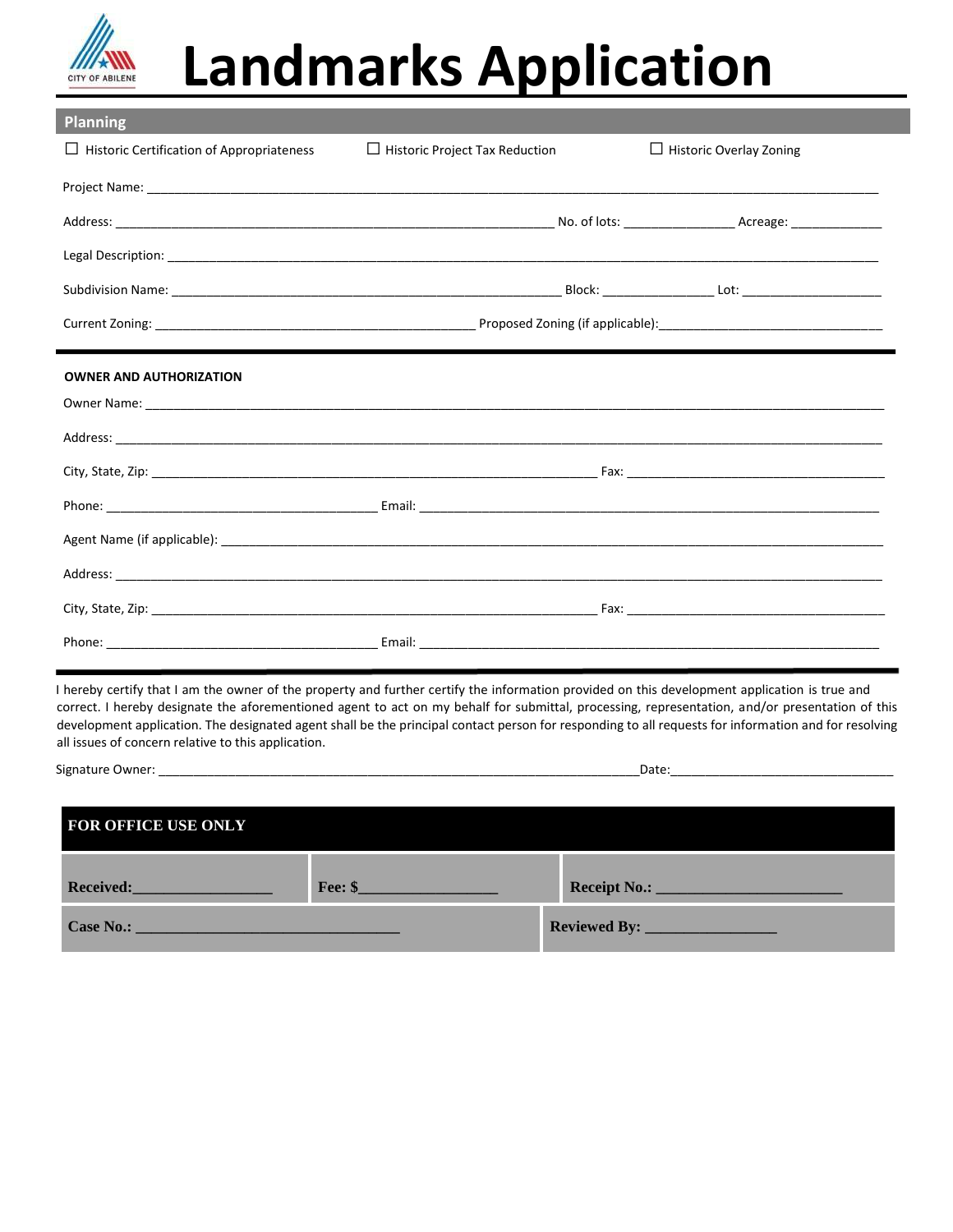

## **Supplemental Information**

## PROJECT INFORMATION

The Landmarks Commission has the responsibility of protecting historic properties in the Historic Overlay zoning district from inappropriate changes. The Landmarks Commission will base their approval upon satisfaction the project is necessary and/or consistent with the historical character of the property. Answer the following statements carefully and provide as much information as possible so the Commission can make an informed decision. If you need additional space, please attach an additional sheet.

DESCRIPTION OF PROJECT (Include materials, color, shape, and other details necessary to understand project)

REASONS FOR WORK (Provide reason(s) the proposed exterior work is necessary and/or consistent with the historic character of the property.)